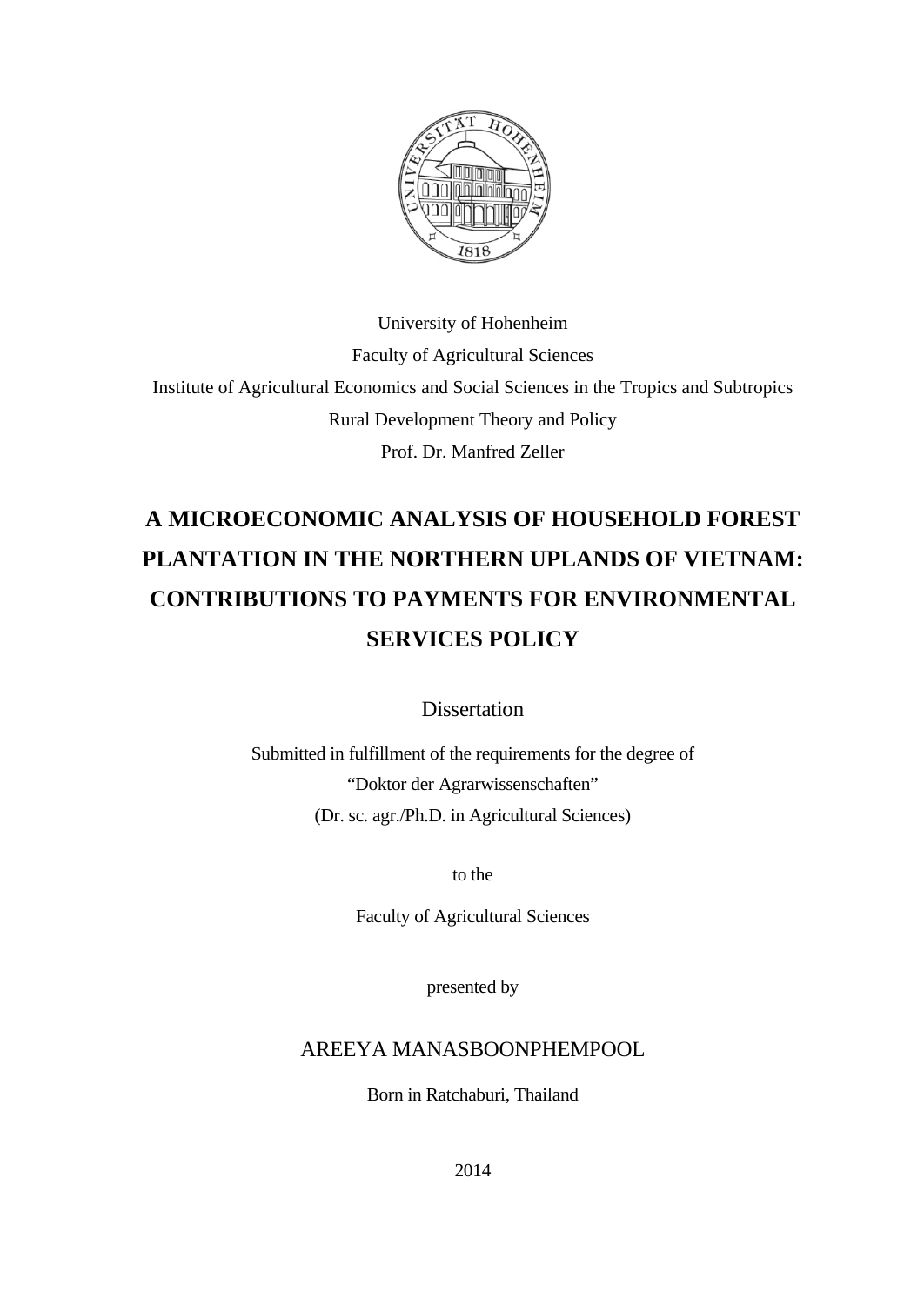## **EXECUTIVE SUMMARY**

It is uncontested that forests are imperative for environmental conservation and economic development. Benefits from forests are immense and multidimensional: Forests can support local livelihoods, assist poverty alleviation, and provide environmental services for local communities and greater society. Over the past 50 years, about half of the world's original forest cover has been lost. Vietnam is among the countries where forest degradation is a serious issue. Several measures have been implemented to alleviate forest degradation, including forest land allocation and forest plantation programs. The current and growing international interest of civil society and governments in the acknowledgement of forest environmental services has become mainstream: Vietnam is among several countries who appreciate the need for payment or compensation to local communities for forest values through the payment for environmental services (PES) mechanism. Since 2010, Vietnam has officially introduced a payments for forest environmental services (PFES) scheme to pursue conservation and development goals. However, there is still a lack of knowledge for farmers' preferences for policy design and implementation. In spite of a number of studies examining the impacts of forest policies in northern Vietnam, there is limited research on incentive and forest management at the household level. Such an analysis would provide insightful information and entail implications for PES policy, especially in terms of effective participation and cost efficiency. This dissertation attempts to fill this research gap by examining farmers' behavior on forest management and their experiences with forest policies that are necessary for determining effective incentives that can bring about changes in behavior related to forest conservation practice in a mountainous area. The research is based on two survey rounds of 300 representative households in Da Bac district, located in the upstream area of the Hoa Binh reservoir in the northwestern region of Vietnam.

The dissertation is composed of three main parts. The first part examines why farmers have adopted forest plantation and how they have managed their forests under the current incentive scheme taking several aspects of forest plantation into account. Gross margin analysis indicates that growing trees is not profitable and is unable to compete with growing cash crops. Government policies, namely, forest land allocation and forest plantation programs, are the main reasons why the majority of households still plant forest,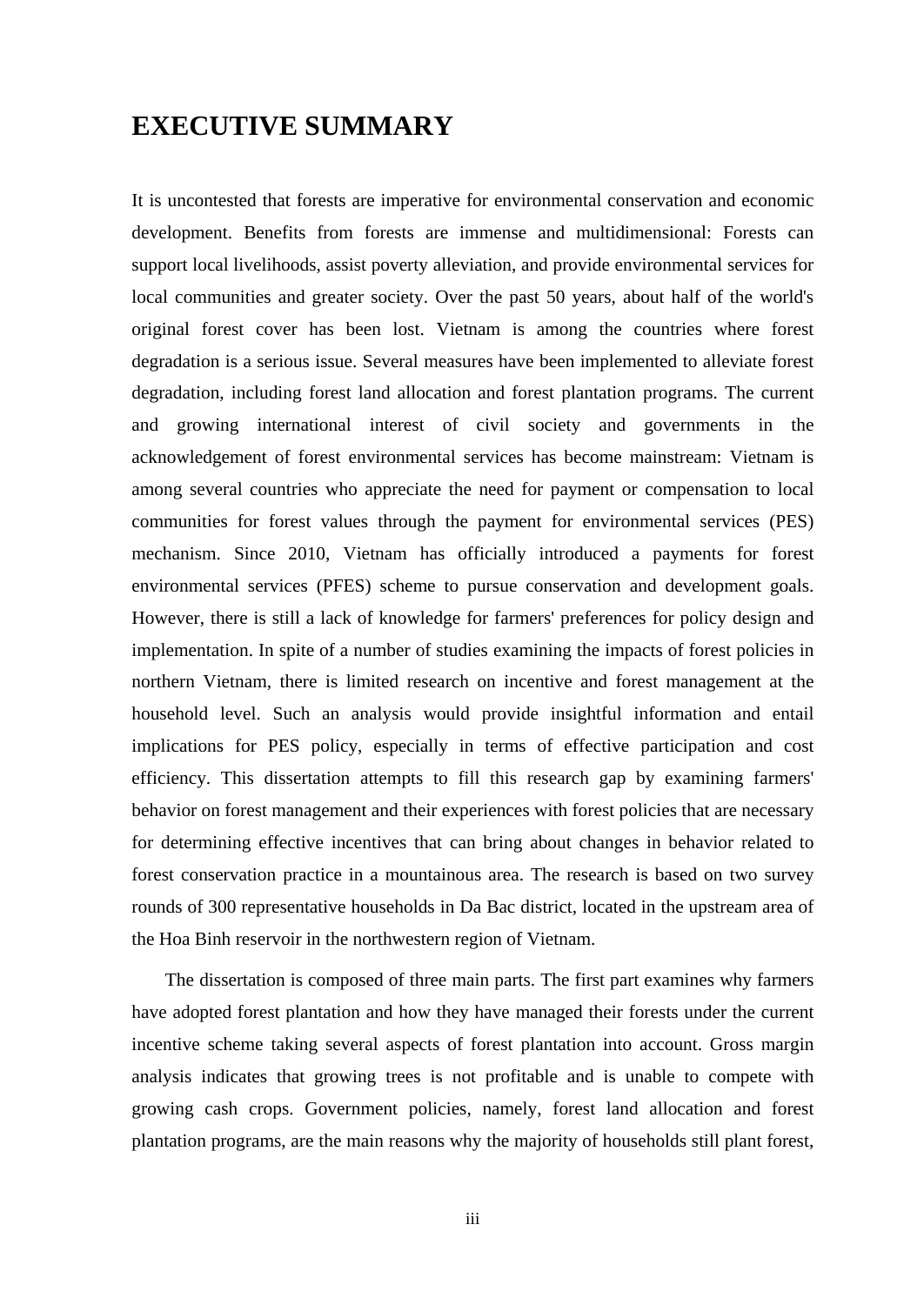### *EXECUTIVE SUMMARY*

even though it is less profitable. From a benefit viewpoint, planting forest is another way to generate income whereby farmers can reap benefits regularly from non-timber forest products. Heckman sample selection estimation examines both determinants of the decision to plant forests and the intensity of planting forests. Seedling support positively determines the intensity of planting forest, whereas cash support does not. However, the magnitude of the impact from seedling support is relatively low and does not appear to stimulate farmers to plant more trees. Therefore, there is limited evidence of impacts of government support on the sustainability of forest plantation. The findings also highlight another issue of forest plantation programs: Despite the fact that some transaction costs of participation are fixed, given that the benefit is paid on an area basis only, wealthier households receive more support because they own more land. This underlines the strong linkage between land allocation and forest conservation policies, especially in mountainous areas which suffer from land scarcity. Lack of formal land security is not found to hinder investments in forests, which contradicts expectations and the literature. However, this unexpected finding may be explained by the behavior of households who do not hold formal land security. Such households may expect that their participation will later facilitate the recognition of plot ownership by the local government. Due to the conditions in mountainous areas where forest plots are located outside of the village, the results indicate that the degree of trust among villagers that the planted forests are secured is an important factor promoting forest plantation.

The second part then explores whether new incentives could encourage farmers to participate in a stricter forest conservation program. It sheds light on the cost efficiency and preferences of local farmers on forest conservation programs. The hypothetical baseline assumes that every household is allocated a plot of land of the same size and conditions. This assumption is made to avoid bias from land holding inequality and to explore the potential demand of forest conservation. The use of the stated preference method allows the examination of farmers' preferences beyond their current practice. A choice experiment estimates the willingness to accept (WTA) planting and conserving forest and investigate different attributes of forest plantation contracts. Results show that pecuniary aspects of forests are the most important factors of the contract, but that farmers also consider other aspects when deciding to participate in a program. Results from the WTA estimation show that on average, farmers are willing to pay to participate in a contract in which they can exploit half of the timber with minimum care and weak

iv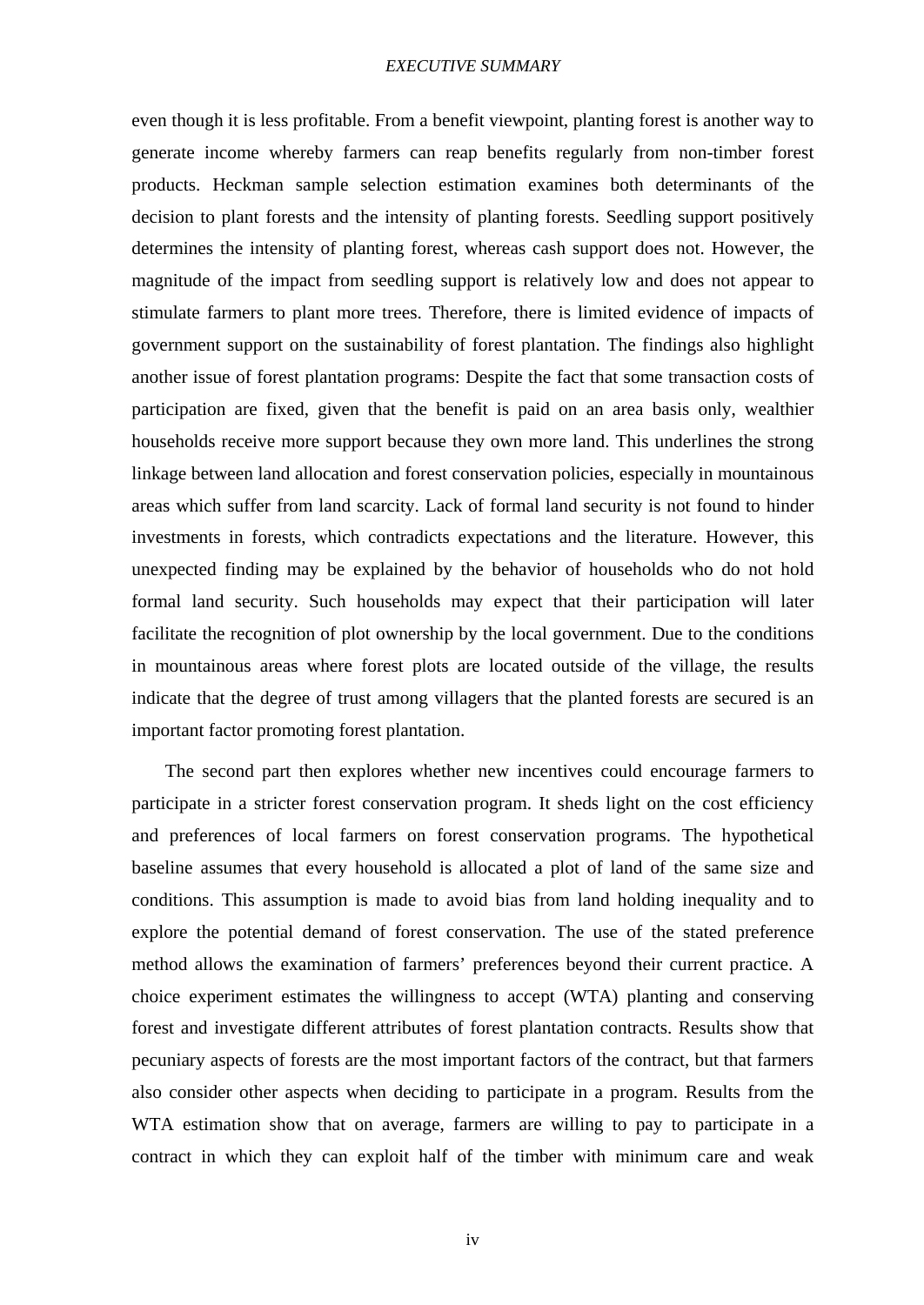### *EXECUTIVE SUMMARY*

regulations. On the other hand, stricter forest conservation contracts demand a subsidy that is greater than that offered in previous afforestation programs and in the pilot PFES policy. However, the result from the comparative analysis reveals that the WTA is far lower than forgone income from cash crops cultivation. This indicates that encouraging farmers to plant and conserve forest is not as costly as the opportunity cost of land. Even though local farmers tend to associate forests with monetary benefits, the results indicate that given the well-functioning land allocation policy, there is room for stricter forest conservation programs as long as farmers are adequately compensated.

The final part of the dissertation focuses on transaction costs (TCs) incurred by households who participated in previous forest plantation programs. Measuring actual TCs is necessary to examine whether TCs could be a constraint to participation in programs. Results indicate that TCs incurred by households are not likely to be a constraint for participating in future PES programs if farmer involvement and monitoring mechanisms remain the same. Despite the low absolute level of TCs, they are equivalent to more than one-third of program benefits, which is quite high compared to other agricultural or conservation programs in developed countries where the nature of the programs are more complex. Policy design that increases the benefit to balance TCs will improve efficiency. The regression analysis on determinants of TCs reveals that the household head's education, gender, and perception towards afforestation programs have large and significant effects on the magnitude of TCs. Social capital is insignificant for explaining participation in the afforestation programs which were implemented in a top-down fashion with little community involvement. Therefore, strengthening social capital may not be effective in influencing the level of TCs if the program is based on a top-down approach which involves less collaboration from participants regarding program implementation and no significant conflict among participants and authorities.

As previous afforestation programs are based on a top-down approach, this dissertation contributes to the limited research on the potential demand for and farmers' preferences in forest management. The analysis provides policy implications for a PES scheme where voluntary participation and cost efficiency are crucial for its success. This dissertation also contributes to a small but growing body of literature on choice experiment application to the field of forest conservation schemes in developing countries. In addition, the analysis of TCs borne by households under the forest management scheme can

v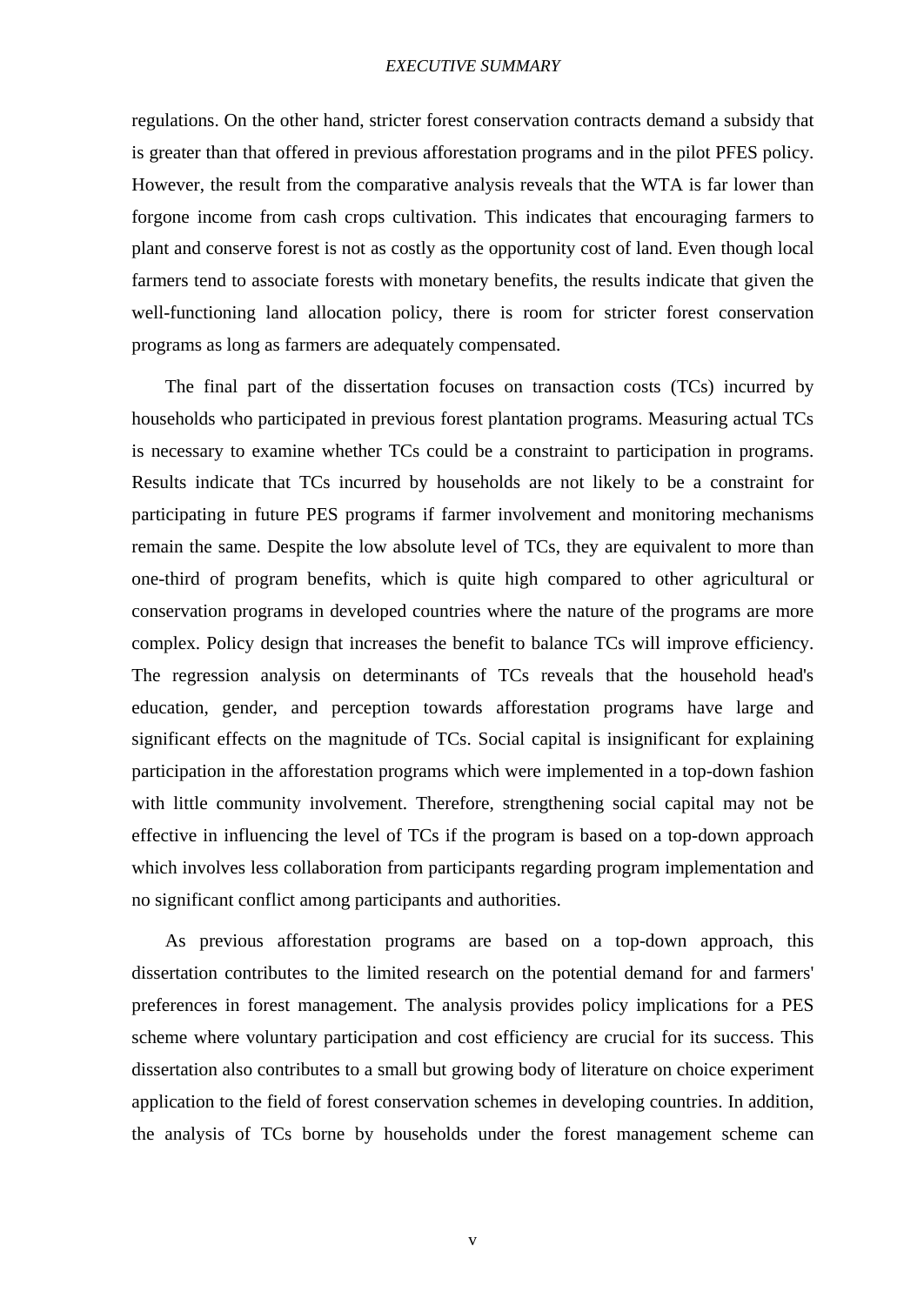contribute to the limited number of studies that have empirically analyzed private TCs, particularly in developing countries.

The results of our research underline the inadequacy of previous forest plantation support and recommend that when land is limited, higher financial incentives are needed to make forest conservation attractive in a PES scheme. Depending on the contract, there exists a potential demand for forest conservation with a small subsidy or even without a subsidy if extra land is allocated. This suggests that policymakers should integrate land allocation into PES policies to obtain better cost efficiency. As the results indicate that households have different degrees of willingness to participate in forest conservation programs, we recommend that policies target PES campaigns to households who have less interest in forest conservation, such as households with livelihoods that depend mainly on agricultural production, who have not previously joined the forest programs either due to their ineligibility or distrust in local government authorities, and who have limited market access due to poor road conditions. In addition, given that the security of forests influences the decision to plant forest, strengthening monitoring mechanism or introducing insurance to reduce the risk of plantation failure is recommended as another option to promote participation.

This dissertation reveals that the amount of incentives that farmers are willing to accept to plant and conserve forest instead of engaging in farming activities is higher than previous subsidies. In mountainous areas where ethnic minorities still live in poverty, a higher subsidy is expected to achieve both environmental conservation and poverty alleviation outcomes. Nevertheless, a critical question arises as to whether a higher subsidy can lead to sustainable household forest management. This question should be addressed by future research by examining longitudinal data on household livelihood and forest management under a PES scheme. It has not been possible to empirically measure TCs of farmers engaged in community-based forest management where such information would provide interesting results on this matter. The implications on this study could be developed further by expanding the survey and gathering data from participants of community-based forest management. Further research on the comparison of TCs associated with community and individual management is recommended to provide information to policymakers and researchers.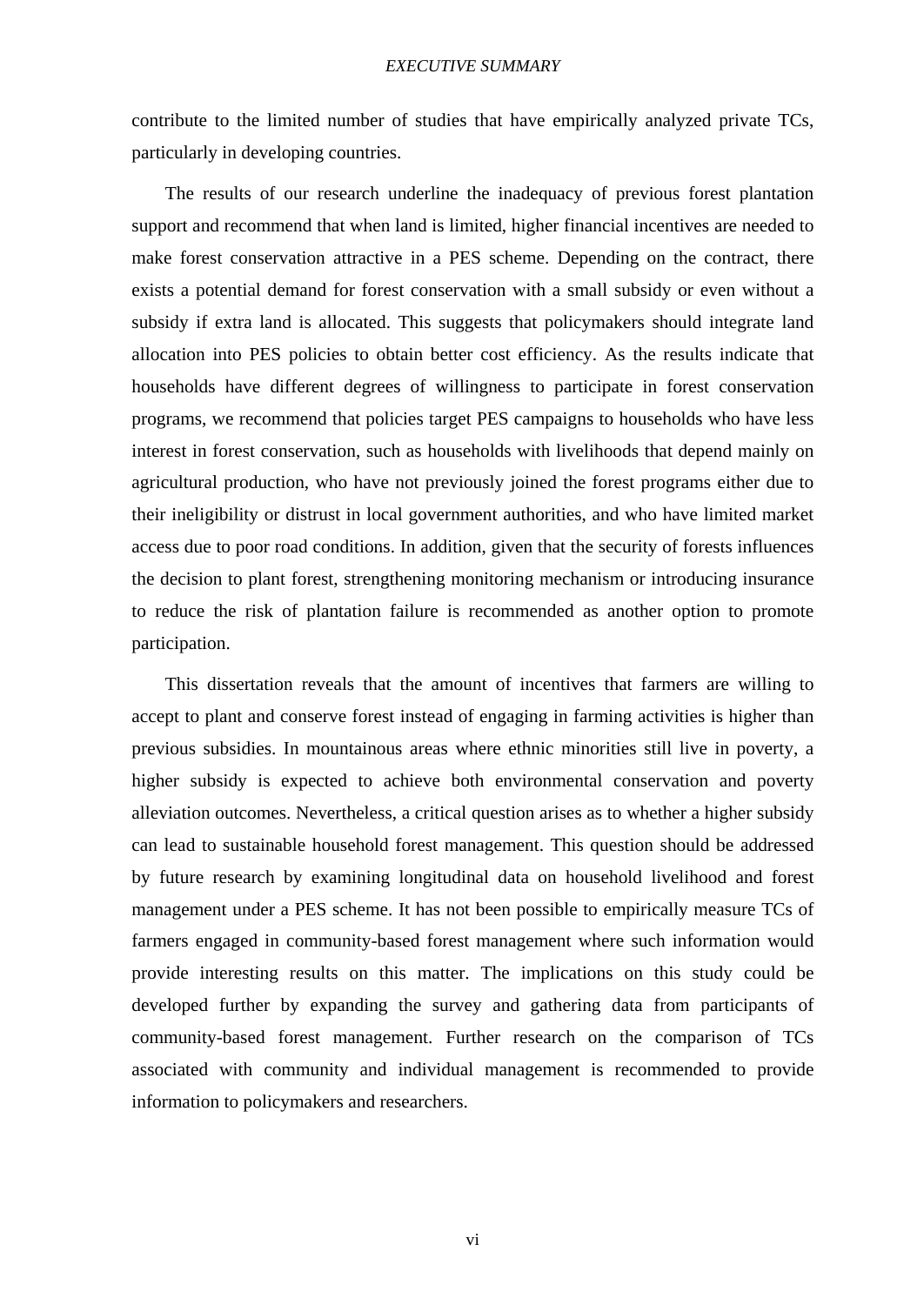Es ist unbestritten, dass Wald unverzichtbar sowohl für den Umweltschutz als auch für die wirtschaftliche Entwicklung ist. Der Nutzen von Wald ist enorm: Wälder sind Lebensgrundlage für die lokale Bevölkerung, unterstützen Armutsminderung und bieten Umweltdienstleistungen für Gemeinden vor Ort und die weitere Gesellschaft. In den letzten 50 Jahren hat sich die Waldfläche global um ungefähr die Hälfte verringert. Vietnam gehört zu den Ländern, in denen Entwaldung ein schwerwiegendes Problem darstellt. Eine Reihe von Maßnahmen wurde eingeführt um Entwaldung abzumildern, darunter die Zuteilung von Waldflächen sowie Aufforstungsprogramme. Das gegenwärtige und wachsende internationale Interesse von Zivilgesellschaft und Regierung an der Würdigung von Waldumweltdienstleistungen ist zum Mainstream geworden: Vietnam ist ein Land unter vielen, das die Notwendigkeit einer Bezahlung oder Entschädigung für Wälder im Rahmen des PES-Mechanismus (Bezahlung für Umweltdienstleistungen) für Gemeinden anerkennt. 2010 hat Vietnam offiziell ein PFES-Programm (Bezahlung für Waldumweltdienstleistungen) eingeführt, um Walderhaltungs- und Entwicklungsziele zu verfolgen. Die Präferenzen von Landwirten für Politikgestaltung und Programmimplementierung sind jedoch noch nicht bekannt. Trotz mehrerer Studien, die die Auswirkungen von Waldprogrammen im Norden Vietnams untersuchen, gibt es nur wenig Forschung zu Anreizen und Waldbewirtschaftung auf Haushaltsebene. Eine solche Analyse würde aufschlussreiche Informationen und Schlussfolgerungen für das PES-Programm liefern, insbesondere hinsichtlich wirksamer Beteiligung und Kosteneffizienz. Die vorliegende Dissertation versucht diese Forschungslücke zu schließen, indem sie das Verhalten der Landwirte bei der Waldbewirtschaftung und ihre Erfahrungen mit Forstprogrammen untersucht. Das ist notwendig um wirksame Anreize festzulegen, die Verhaltensänderungen hinsichtlich Walderhaltungspraktiken in Bergregionen herbeiführen können. Basis dieser Studie sind zwei Haushaltsumfragen mit 300 repräsentativen Haushalten im Da Bac-Bezirk, oberhalb des Hoa Binh-Stausees im Nordwesten Vietnams.

Die Dissertation besteht aus drei Teilen. Der erste Teil untersucht, warum Landwirte aufforsten und wie sie ihre Wälder im Rahmen des gegenwärtigen Anreizschemas bewirtschaften, hierbei werden mehrere Aspekte der Aufforstung berücksichtigt. Die Bruttogewinnmarge sagt aus, dass Aufforstung nicht profitabel ist, und es ist nicht möglich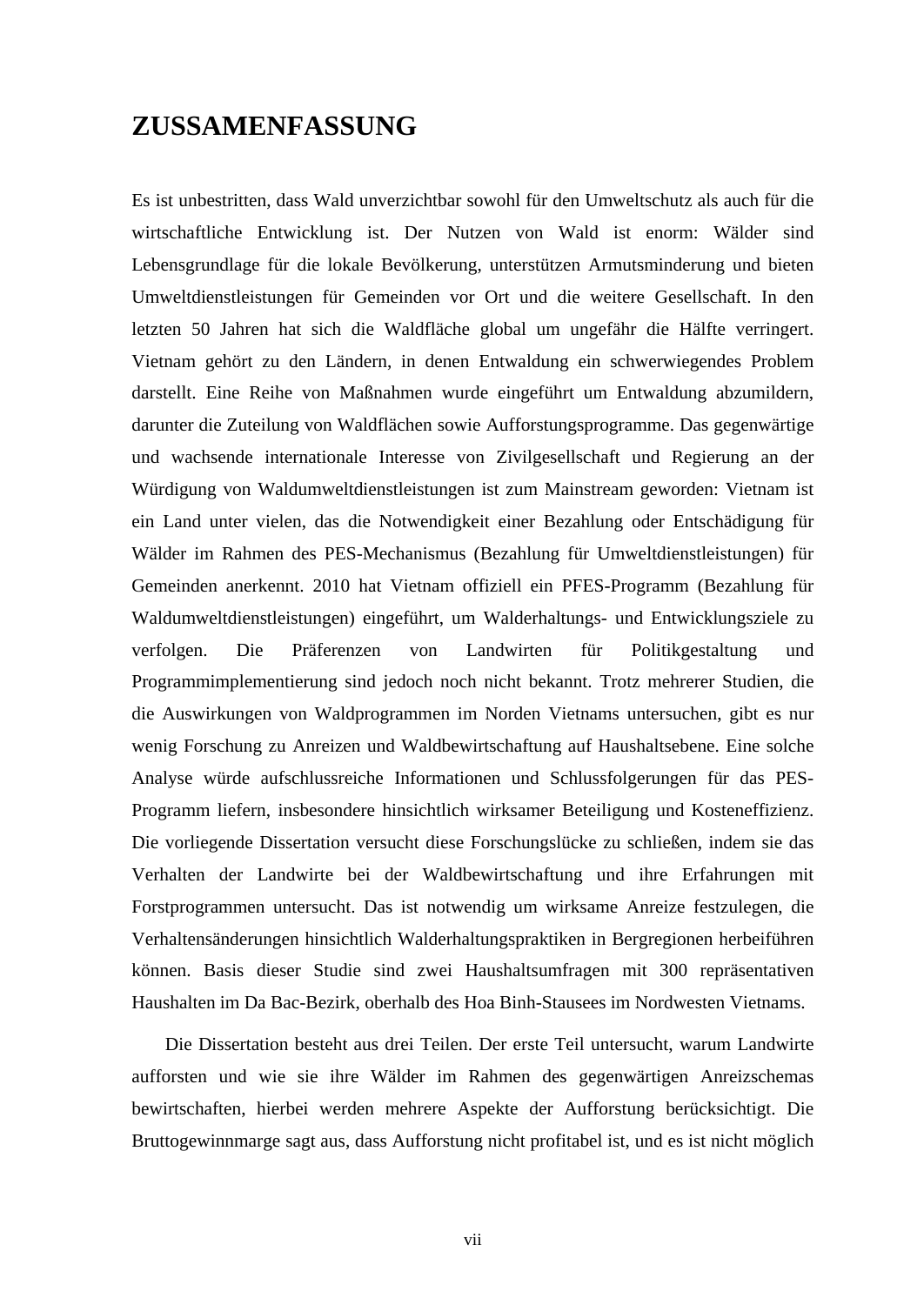mit dem Anbau von Marktfrüchten zu konkurrieren. Regierungsprogramme, und zwar die Zuteilung von Waldfläche und Aufforstungsprogramme sind die Hauptgründe, warum die Mehrheit der Haushalte immer noch aufforstet, obwohl es weniger rentabel ist. Betrachtet man den finanziellen Nutzen, ist das Aufforsten eine alternative Einkommensquelle, Landwirte ziehen einen regelmäßigen Nutzen aus Nichtholzprodukten. Die Stichprobenauswahlanalyse nach Heckmann untersucht sowohl die Determinanten für die Entscheidung zur Aufforstung als auch zur Intensität der Aufforstung. Saatgutunterstützung beeinflusst die Intensität der Aufforstung positiv, wohingegen reine finanzielle Unterstützung keinen Einfluss hat. Das Ausmaß der Auswirkung der Saatgutunterstützung ist relativ niedrig und scheint die Landwirte nicht dazu zu bringen, mehr Bäume zu pflanzen. Deswegen gibt es nur wenig Anhaltspunkte zu den Auswirkungen von Regierungsprogrammen auf die Nachhaltigkeit der Aufforstung. Die Ergebnisse verdeutlichen auch einen weiteren Aspekt der Aufforstungsprogramme: Ungeachtet der Tatsache, dass Transaktionskosten fest sind, werden die Gelder auf Basis der Fläche ausgezahlt; somit erhalten reichere Haushalte, die mehr Land besitzen, mehr Geld. Das unterstreicht den starken Zusammenhang zwischen Zuteilung von Landfläche und Walderhaltungspolitik; insbesondere in Bergregionen, die unter Landknappheit leiden. Mangelnde Landrechte halten die Landwirte nicht davon ab in Wälder zu investieren, dies widerspricht Erwartungen und Literatur. Dieses unerwartete Ergebnis kann jedoch mit dem Verhalten der Haushalte, die keine offiziellen Landrechte haben, erklärt werden. Diese Haushalte können erwarten, dass ihre Beteiligung an der Aufforstung später die Übertragung eines Grundstücks durch die Kommunalverwaltung erleichtert. Aufgrund der Bedingungen in Bergregionen wo sich Waldflächen außerhalb der Dörfer befinden, lassen die Ergebnisse erkennen, dass das Vertrauen unter Dorfbewohnern, dass die bepflanzten Flächen geschützt sind, ein wichtiger Faktor für die Aufforstungsförderung ist.

Der zweite Teil der Dissertation untersucht, ob neue Anreize die Landwirte ermutigen können, an einem strikteren Walderhaltungsprogramm teilzunehmen. Er gibt Aufschluss über Kosteneffizienz und Präferenzen der ansässigen Landwirte für Walderhaltungsprogramme. Das hypothetische Referenzszenario nimmt an, dass jedem Haushalt eine Fläche mit derselben Größe und den denselben Bedingungen zugeteilt wird. Diese Annahme wurde gemacht, um eine Verzerrung hinsichtlich Ungleichheit beim Besitz von Landfläche zu vermeiden und um die potenzielle Nachfrage nach Walderhaltung zu untersuchen. Die Methode "Stated Preferences" erlaubt die Untersuchung der Präferenzen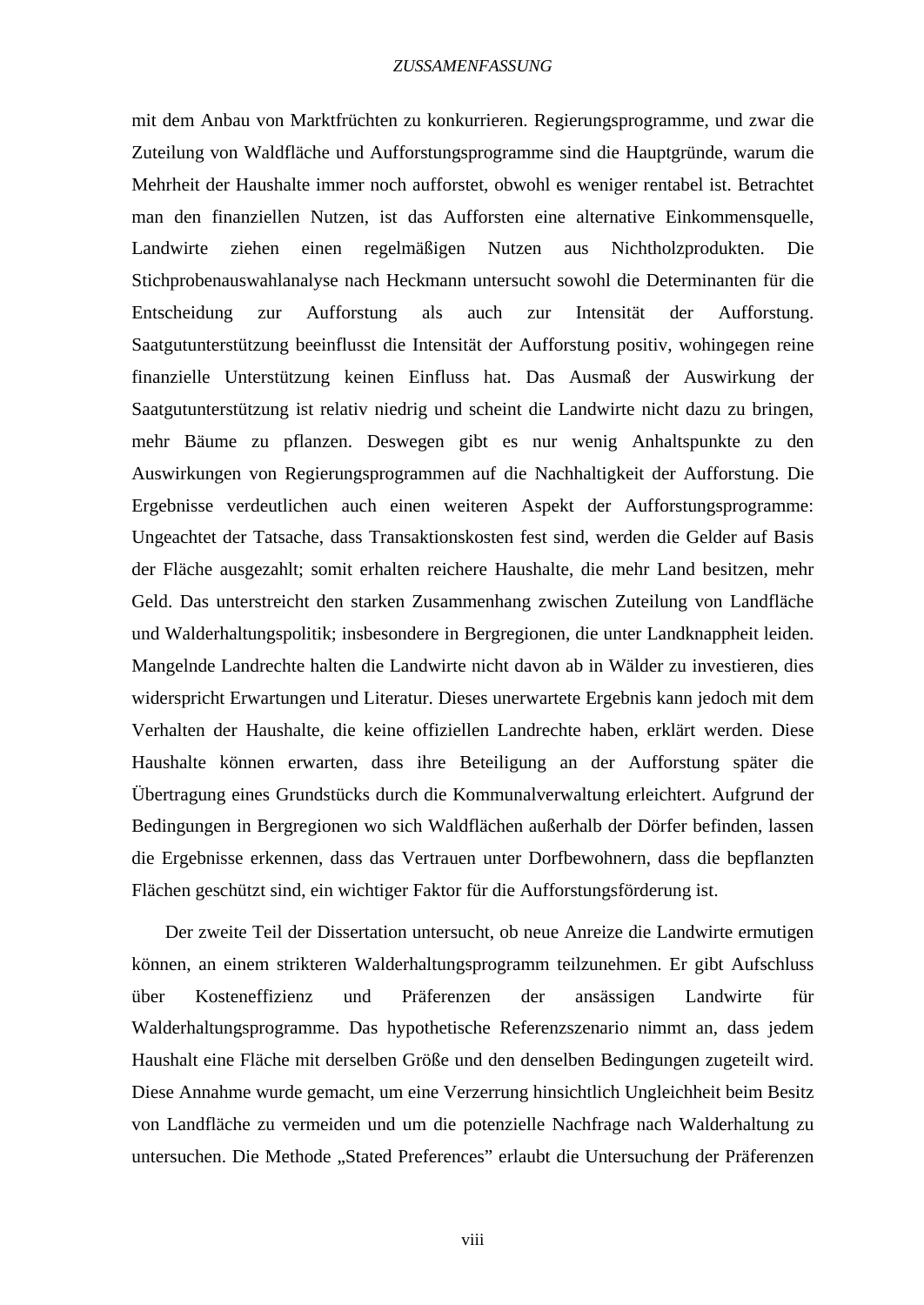der Landwirte über ihre gegenwärtige Praktiken hinaus. Ein Choice-Experiment schätzt die Bereitschaft der Landwirte, Wald aufzuforsten und zu erhalten (Willingness to accept: WTA) und überprüft verschiedene Eigenschaften von Aufforstungsverträgen. Ergebnisse zeigen, dass finanzielle Aspekte die wichtigsten Faktoren des Vertrages sind, dass Landwirte aber auch andere Aspekte berücksichtigen, wenn sie sich dafür entscheiden an einem Programm teilzunehmen. WTA-Ergebnisse zeigen, dass Landwirte durchschnittlich bereit sind, einen Vertrag zu akzeptieren, in dem sie die Hälfte des Holzes abbauen können, bei minimaler Pflege und schwacher Regulierung. Andererseits verlangen striktere Walderhaltungsverträge eine Subvention, die höher ist als in bisherigen Aufforstungsprogrammen und im PFES-Pilotprogramm. Wie die Ergebnisse der komparativen Analyse jedoch zeigen, ist die geforderte Subvention deutlich niedriger als der Einkommensausfall aus dem Marktfrüchteanbau. Das zeigt, dass die Unterstützung von Landwirten bei der Bepflanzung und Erhaltung des Waldes nicht so teuer wie die Opportunitätskosten sein muss. Obwohl die ansässigen Landwirte Wald eher mit monetärem Nutzen in Verbindung bringen, zeigen die Ergebnisse, dass aufgrund der gut funktionieren Landzuteilungspolitik und solange Landwirte angemessen entschädigt werden, striktere Walderhaltungsprogramme möglich sind.

Der letzte Teil der Dissertation fokussiert Transaktionskosten (TK) von Haushalten, die bei früheren Aufforstungsprogrammen teilnahmen. Um zu untersuchen, ob TK eine Einschränkung für die Teilnahme in Programmen sein können, ist es notwendig Transaktionskosten zu bestimmen. Die Ergebnisse zeigen, dass Transaktionskosten, die in Haushalten anfallen, keine Einschränkung für die Teilnahme an zukünftigen PES-Programmen darstellen dürften, falls die Einbeziehung der Landwirte und Überwachungsmechanismen dieselben bleiben. Trotz der absolut niedrigen TK stellen sie mehr als ein Drittel der gesamten Programmunterstützung dar, was im Vergleich zu anderen komplexen Landwirtschafts- oder Erhaltungsprogrammen in Entwicklungsländern relativ hoch ist. Die Konzeptionierung von Maßnahmen, die die Subvention erhöht und den Anteil der TK reduziert, wird die Effizienz des Programms verbessern. Die Regressionsanalyse zu Determinanten der TK ergab, dass Bildungsstand und Geschlecht des Haushaltsvorstandes und die Wahrnehmung von Aufforstungsprogrammen eine große und signifikante Wirkung auf die Höhe der TK haben. Sozialkapital kann die Beteiligung an Aufforstungsprogrammen, die nach dem Top-down-Prinzip mit wenig Mitwirkung der Gemeinden eingeführt wurden, nicht beeinflussen. Deshalb dürfte, wenn das Programm auf

ix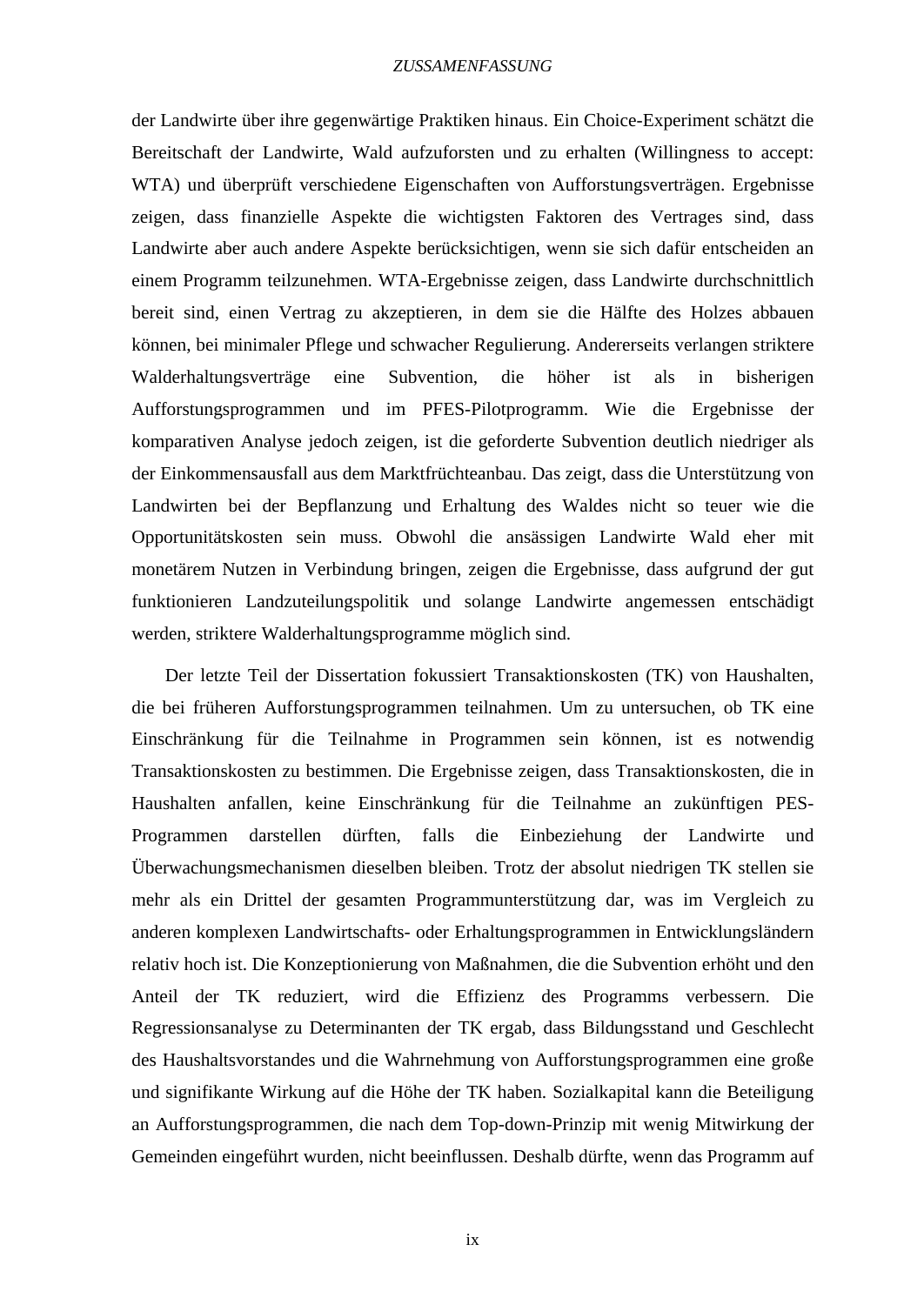einem Top-down-Ansatz beruht, der wenig Mitarbeit von Teilnehmern hinsichtlich Programmimplementierung und keinen bedeutenden Konflikt zwischen Teilnehmern und Verantwortlichen umfasst, eine Stärkung des Sozialkapitals die Höhe der TK nicht effektiv beeinflussen.

Da frühere Aufforstungsprogramme auf einem Top-down-Ansatz basieren, leistet diese Dissertation einen Beitrag zur begrenzten Forschung zu potenzieller Nachfrage nach Waldbewirtschaftung und Präferenzen der Landwirte bei. Die Analyse liefert politische Implikationen für PES-Vorhaben, in denen Freiwilligkeit und Kosteneffizienz entscheidend für deren Erfolg sind. Diese Dissertation trägt ebenfalls zur kleinen aber wachsenden Literatur über die Anwendung von Choice-Experimenten im Rahmen von Walderhaltungsprogrammen in Entwicklungsländern bei. Darüber hinaus kann die Analyse der TK, die bei Haushalten im Rahmen von Waldbewirtschaftungsprogrammen besonders in Entwicklungsländern anfallen, zur begrenzten Anzahl an Studien, die private TK empirisch analysiert haben, beitragen.

Die Ergebnisse der vorliegenden Forschung betonen die Unzulänglichkeiten früherer Aufforstungsprogramme und empfehlen im Falle von begrenzter Fläche höhere finanzielle Anreize, um Walderhaltung in einem PES-Programm attraktiv zu machen. Abhängig vom Vertrag gibt es eine potenzielle Nachfrage nach Walderhaltung mit einer niedrigen Förderung oder sogar ohne Zuschuss wenn zusätzliches Land zugeteilt wird. Dies deutet darauf hin, dass politische Entscheidungsträger Landzuteilung in PES-Programme integrieren sollten, um eine höhere Kosteneffizienz zu erreichen. Da die Ergebnisse aussagen, dass Haushalte ein unterschiedliches Ausmaß an Bereitschaft zur Teilnahme in Walderhaltungsprogrammen haben, wird empfohlen, dass PES-Kampagnen sich auf Haushalte mit weniger Interesse an Walderhaltung richten, wie Haushalte, deren Lebensgrundlage hauptsächlich auf landwirtschaftlicher Produktion beruht, Haushalte, die bisher nicht für die Teilnahme Waldprogrammen berechtigt waren oder aufgrund von Misstrauen gegenüber den örtlichen Behörden nicht teilgenommen haben und Haushalte, die begrenzten Marktzugang aufgrund mangelhaften Straßen haben. Da der Schutz des Waldes die Entscheidung zur Aufforstung beeinflusst, wird als eine zusätzliche Möglichkeit zur Förderung der Teilnahme empfohlen, Überwachungsmechanismen zu stärken oder Versicherungen zur Reduzierung von Aufforstungsrisiken einzuführen.

Diese Dissertation zeigt auf, dass die Höhe der Anreize, bei der Landwirte bereit sind, aufzuforsten und den Wald zu erhalten, anstatt andere landwirtschaftliche Aktivitäten

x